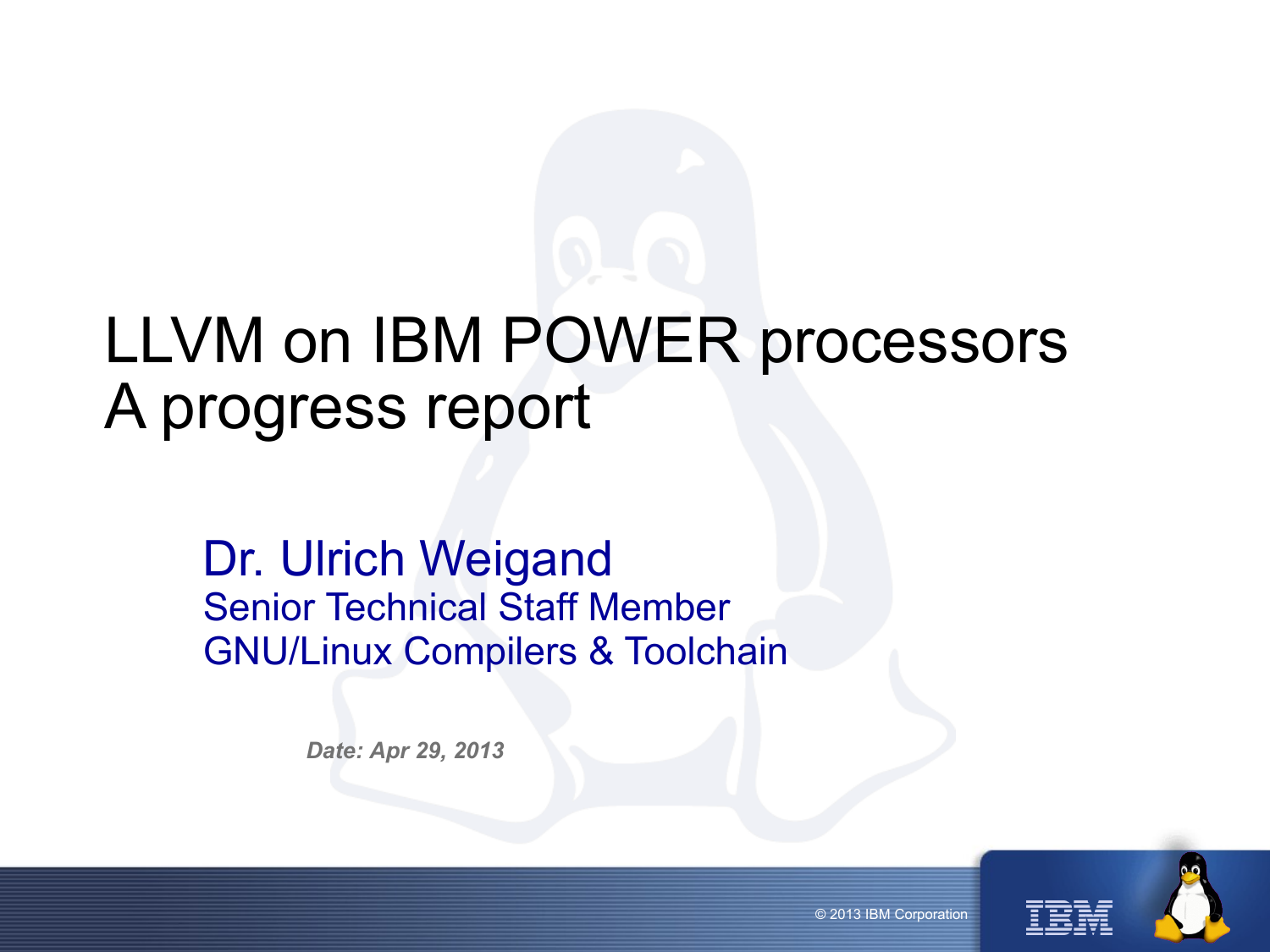# and System z

# LLVM on IBM POWER processors A progress report

#### Dr. Ulrich Weigand Senior Technical Staff Member GNU/Linux Compilers & Toolchain

*Date: Apr 29, 2013*



© 2013 IBM Corporation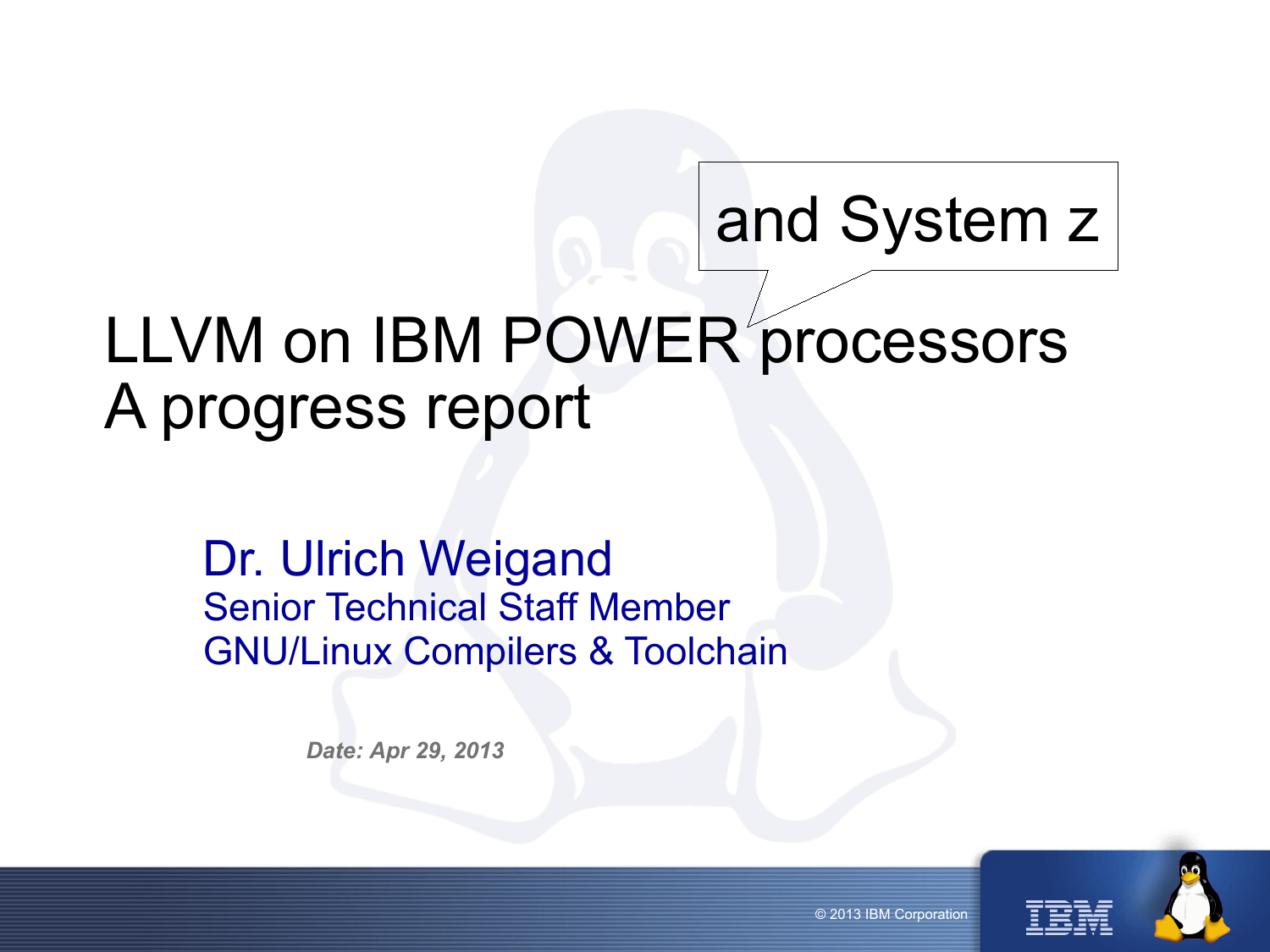# Agenda

- **LLVM on IBM server processors**
- **Contributions to PowerPC back end**
- **New SystemZ back end**
- **Some observations on LLVM vs. GCC from a back-end developer's perspective**

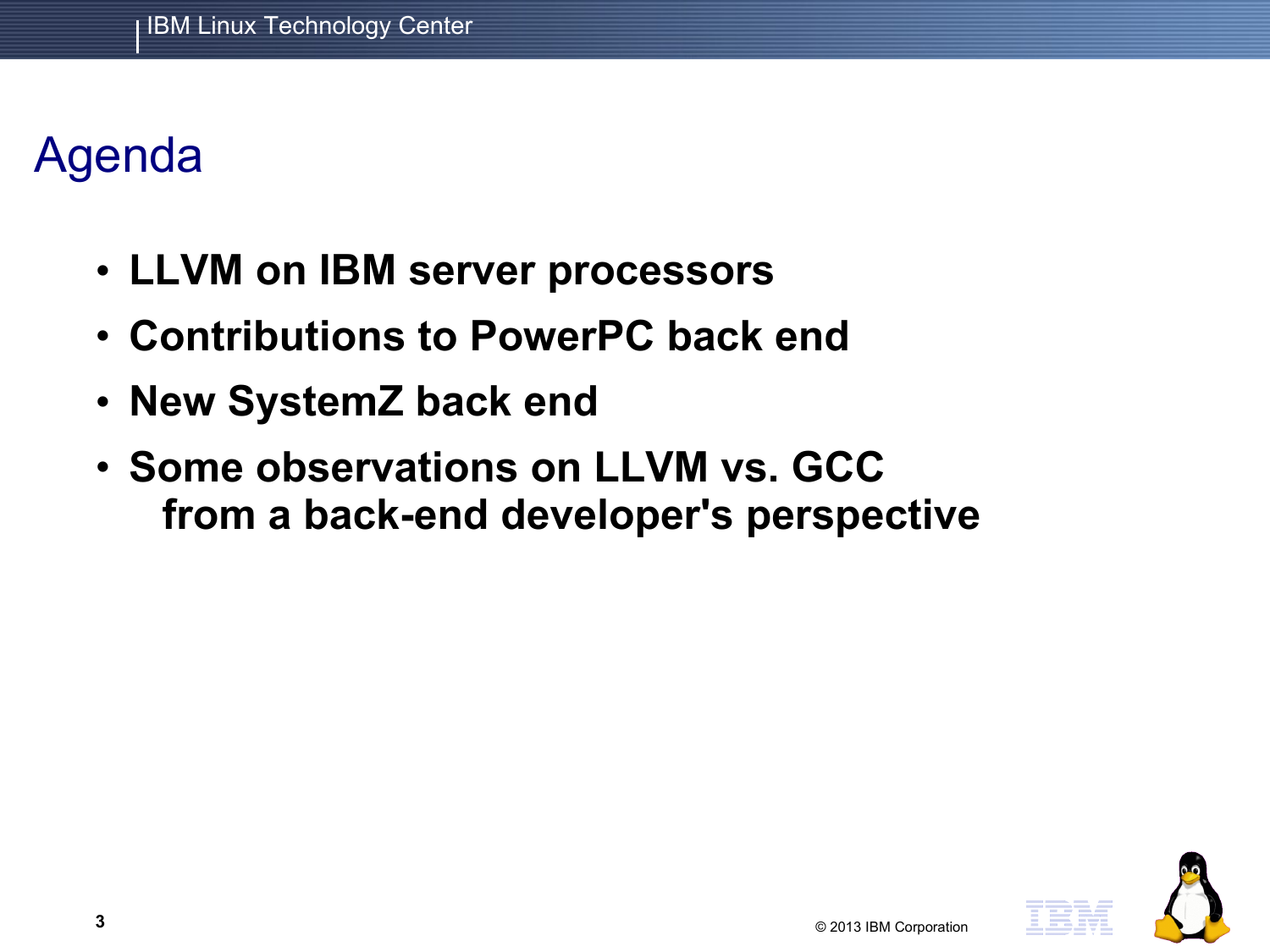# My background

### • **IBM Linux Technology Center**

- 2000: Toolchain for IBM mainframe (S/390 / System z)
- 2005: Toolchain for Cell Broadband Engine
- 2009: Debugger for IBM OpenCL SDK
- 2010: Linaro: Toolchain for ARM
- 2012: LLVM for POWER and System z
- **GNU Compiler & Toolchain**
	- GCC back-end maintainer for s390 and spu
	- GDB global maintainer

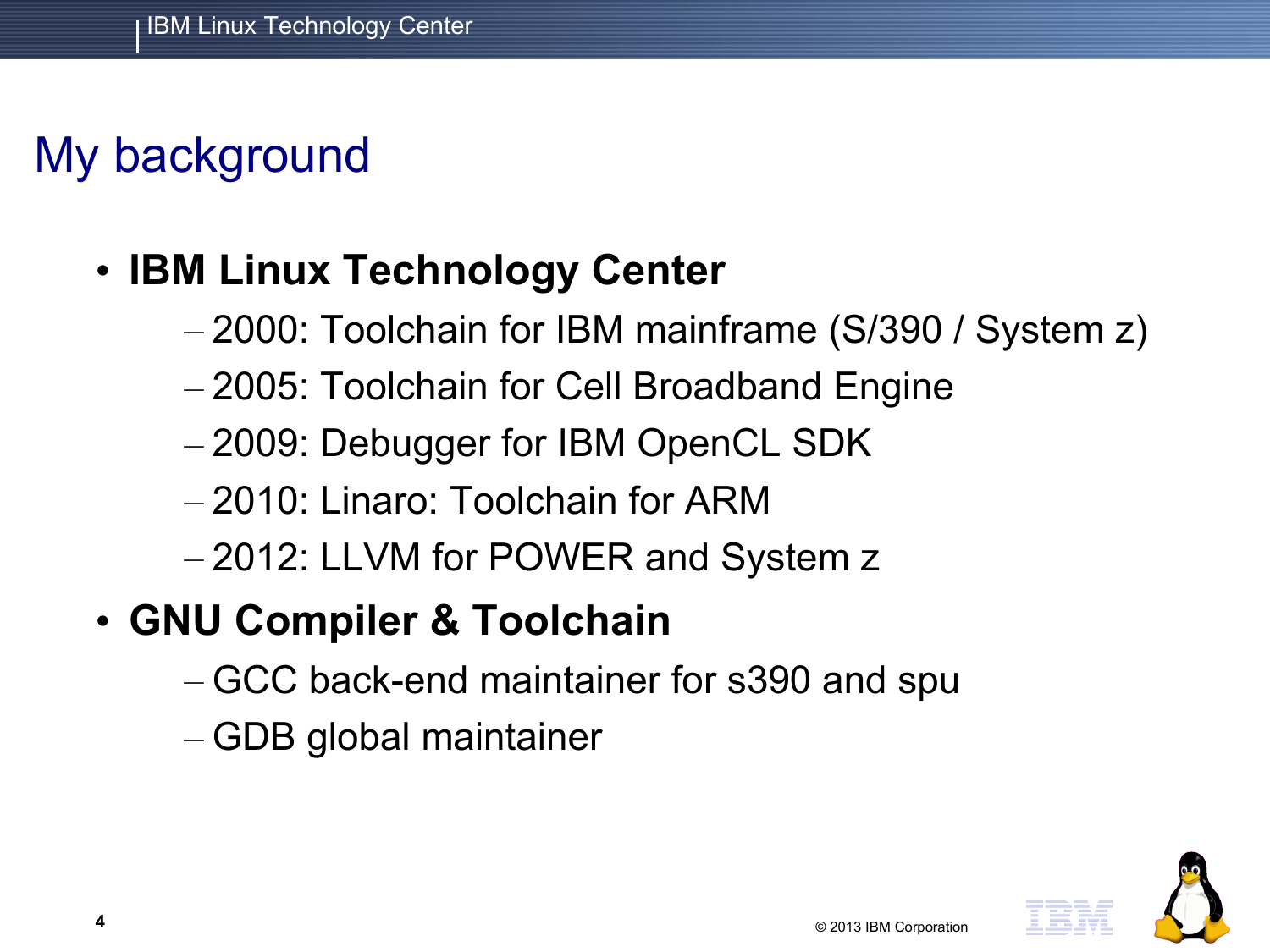# LLVM on IBM server processors

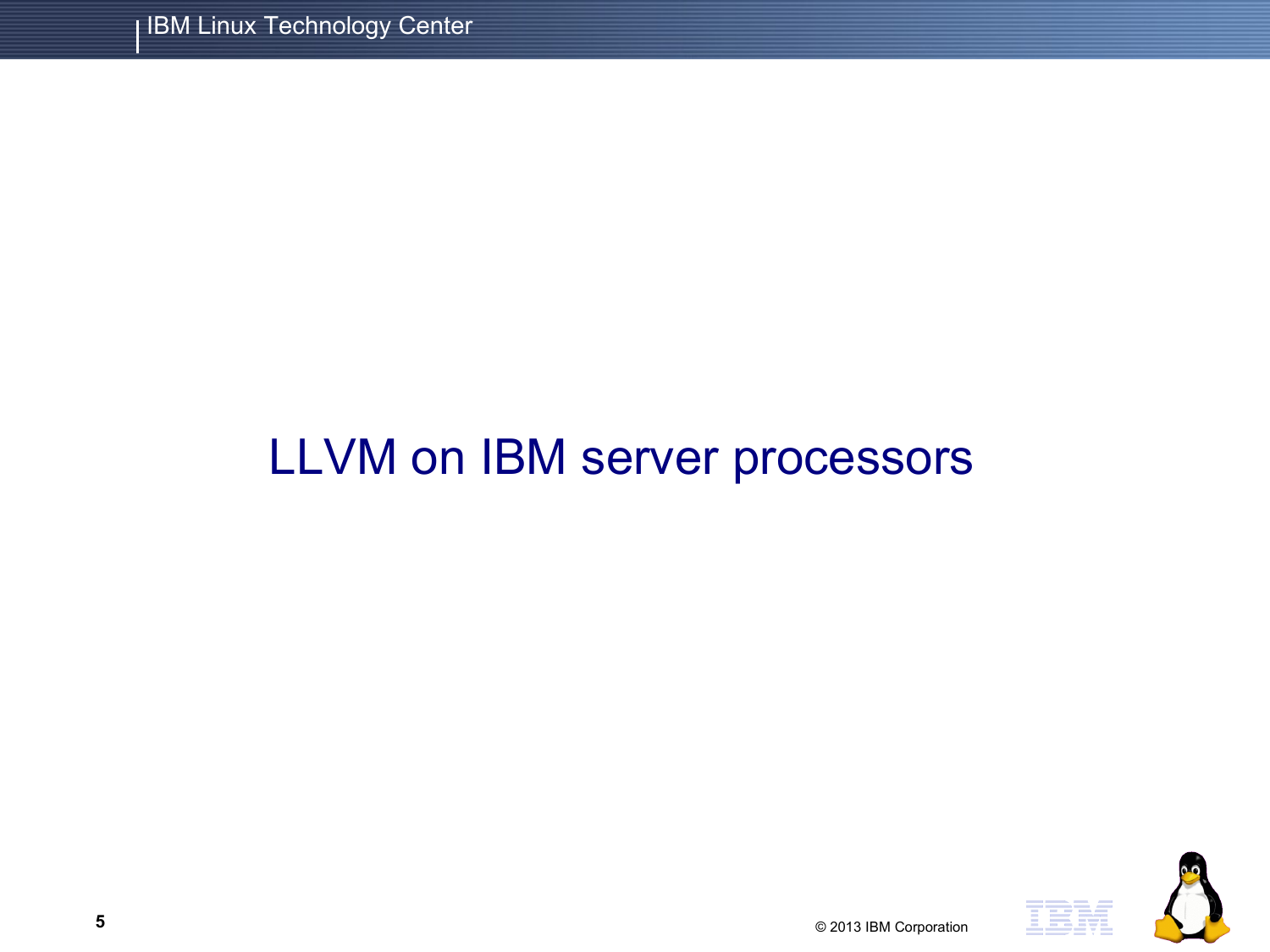IBM Linux Technology Center

#### **IBM's Linux Technology Center** Enhancing Linux capabilities, driving Linux adoption

**Make Linux Better**

**Customer Collaboration**

#### **IBM contributes to the community**

•IBM developers contributing to 100+ Linux and Open Source projects

on http://planet-ltc.org

•Develop closely with Red Hat and Novell •Developers sharing technical knowledge

#### **IBM supports Linux as a Tier 1 OS**

- •All IBM Systems, SW, and Middleware run on and are certified for Linux
	- •Driving performance toward parity with IBM's own operating systems
	- •Making contributions in security, RAS, scalability, performance, management
	- •Software appliances

**Enable IBM Products**

**Expand Linux Reach**

#### **IBM collaborates with customers**

•Specialized and very detailed knowledge of IBM Systems and Software •The LTC works with customers on unique proof of concept projects

- Scale Out File Services (SOFS)
- **Real time Linux and Java**

#### **IBM enables Linux for new markets**

•Working with groups such as the Linux Foundation to address new workloads •Expanding and providing capabilities for:

- Blue Cloud Computing
- SOA / Web 2.0 / SaaS
- Distributed computing and HPC
- **IBM Smart Analytics System**

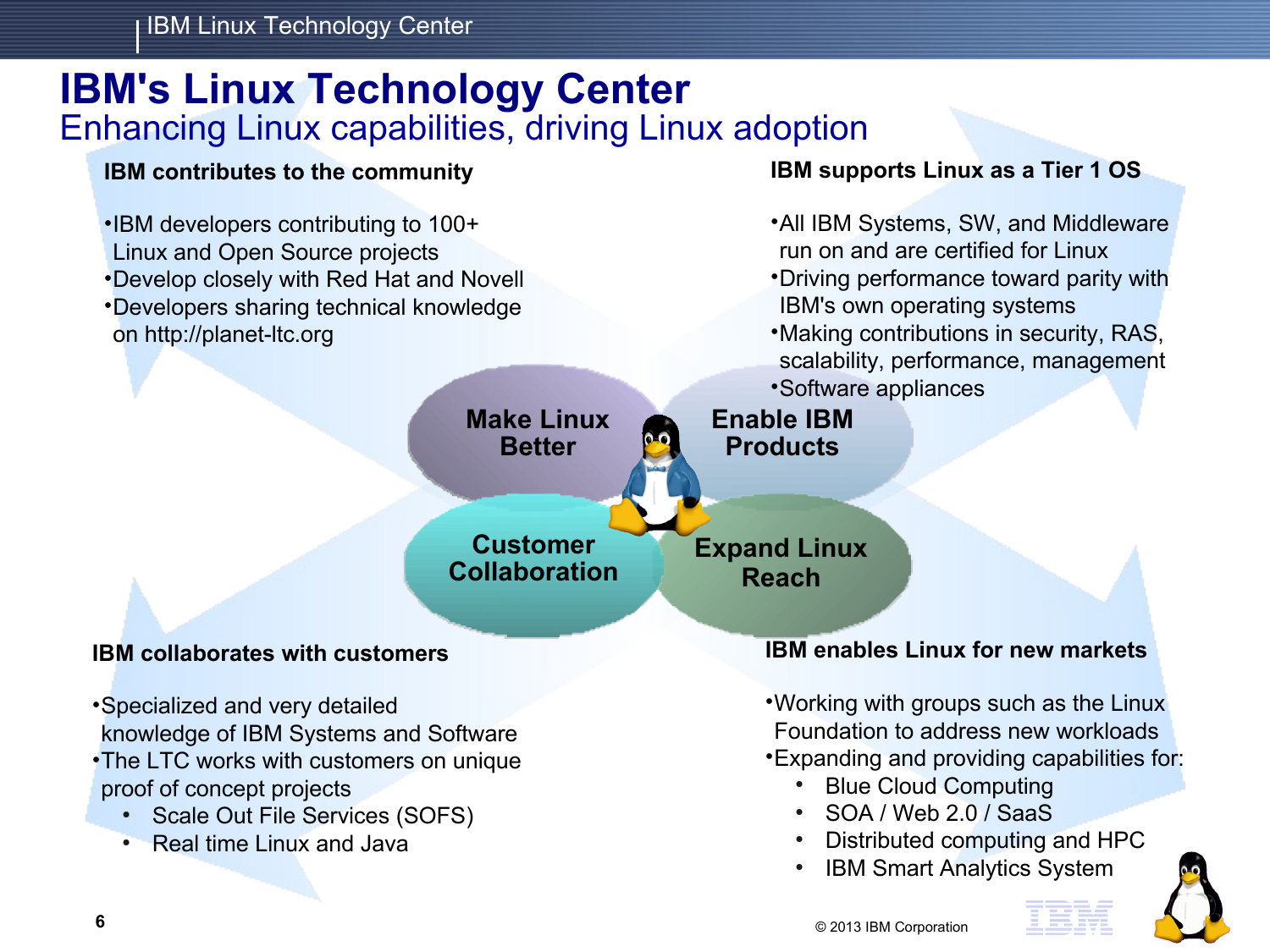#### **Linux on IBM Systems:**

Leveraging common strengths and differentiated capabilities



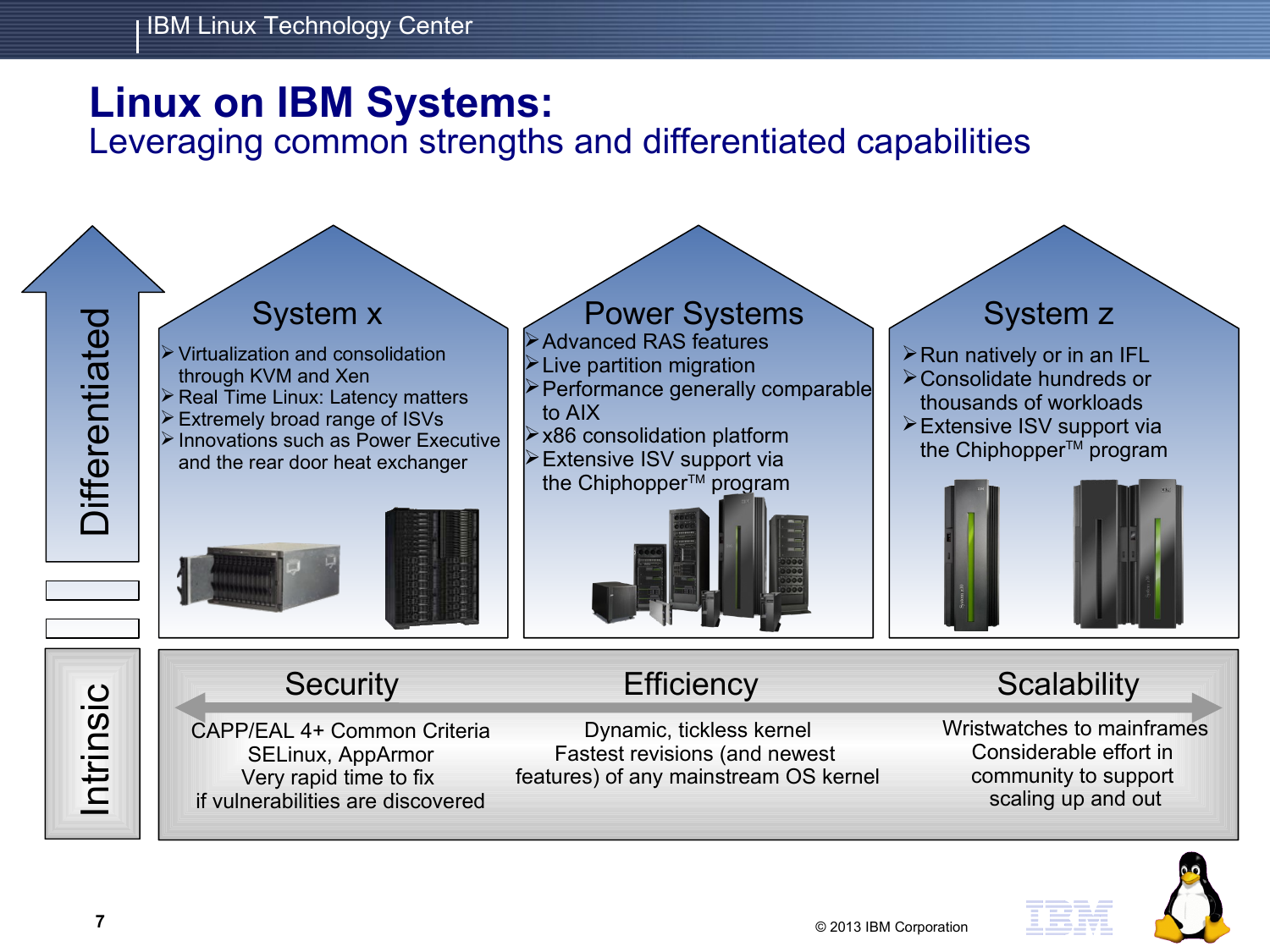# Linux on IBM server platforms

- **One of the primary tasks of the LTC**
	- First-class support for Enterprise Linux distributions across IBM server platforms:
		- System x, Power Systems, System z
	- Work with/in the community to enable critical software components (e.g. Linux kernel, GNU toolchain, ...)
- **LTC contributions to GNU toolchain**
	- Significant contributions to POWER and System z platform support across the toolchain
	- Contributions to common code, e.g. GCC autovectorization, GDB multi-architecture support
- **What about LLVM?**

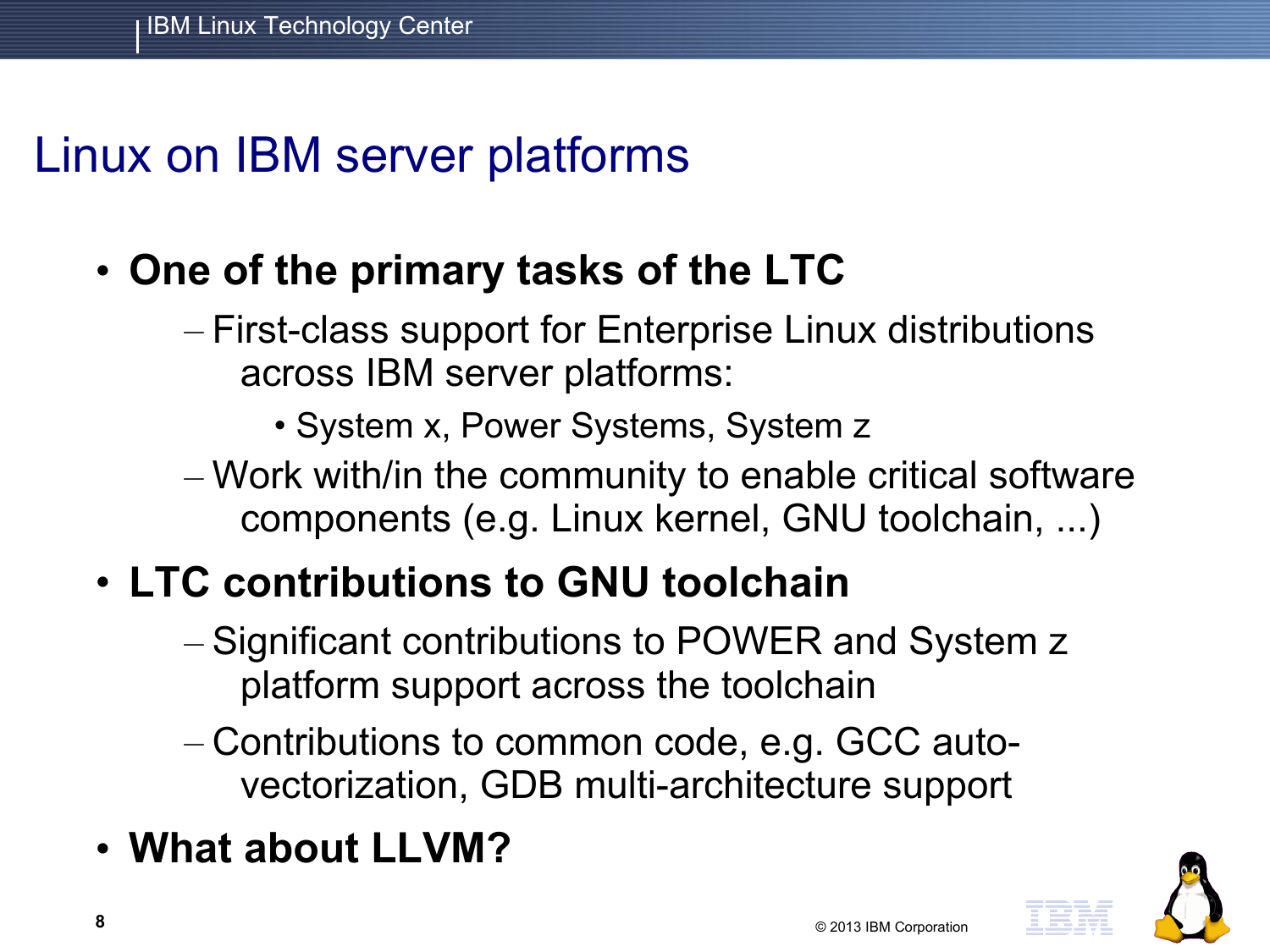# IBM and LLVM

### • **What about LLVM?**

- Until recently, LLVM was not seen as critical for enterprise Linux platforms
- LTC did not want to commit the necessary resources to fully support a second toolchain
- This perception changed due to increased usage of LLVM in both open-source and proprietary apps

### • **Current status (as of mid-2012)**

- Decision to support LLVM across IBM server platforms
	- Fix PowerPC back-end for 64-bit POWER servers
	- Create new SystemZ back-end
- **So what changed?**

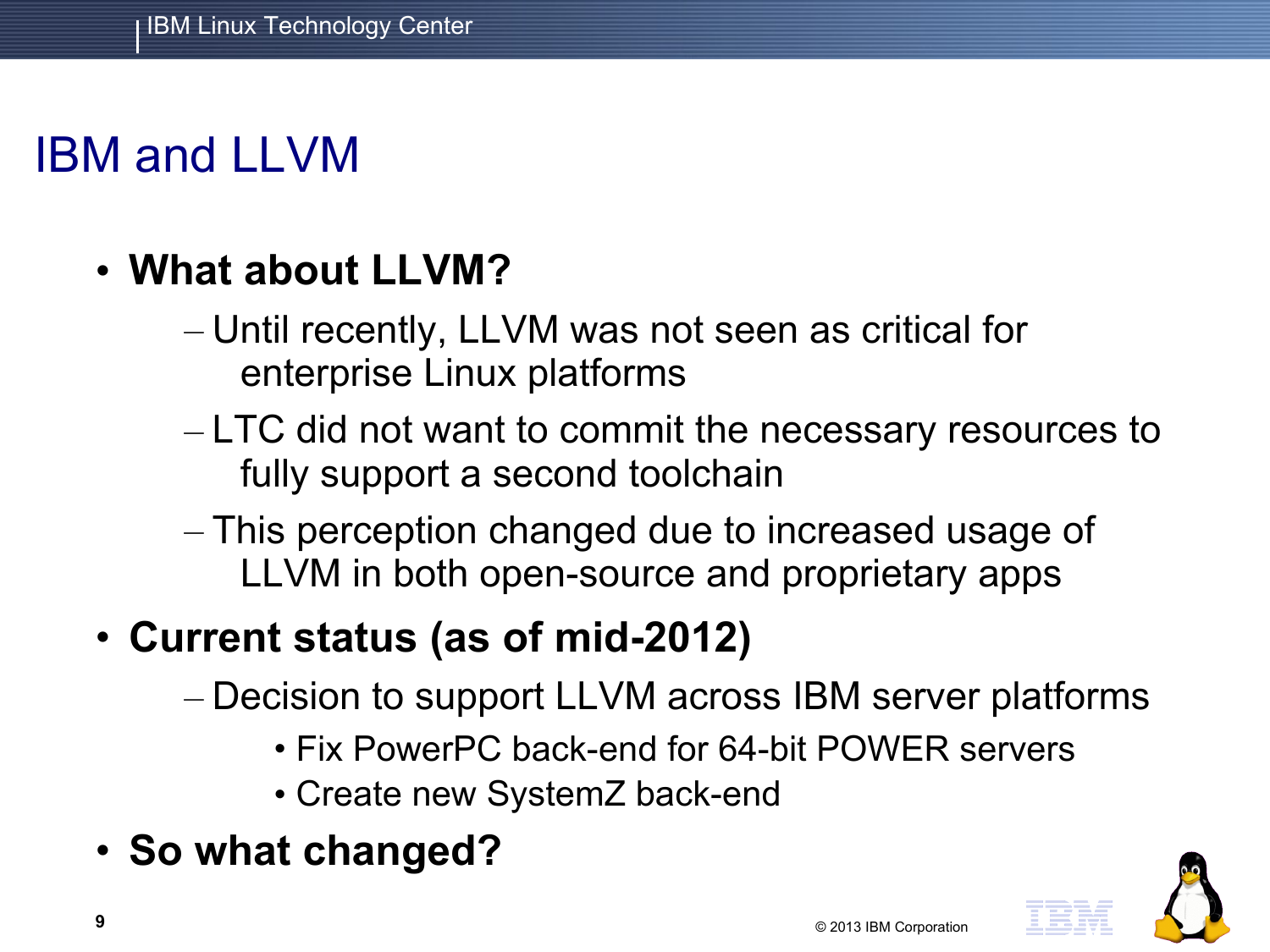## Important LLVM use cases

### • **Use of LLVM as JIT**

– 3D graphics: llvmpipe mesa/gallium driver

- Current GNOME now requires 3D graphics
- This means llvmpipe will be required for (remote) desktop support in upcoming enterprise distros
- Certain proprietary database applications
	- LLVM JIT to compile SQL stored procedures

### • **Use of LLVM to help software development**

- Specific requirement by certain (potential) customers
- Address sanitizer, thread sanitizer, ...
- Clang error messages
- **Overall: LLVM support seen as critical now**

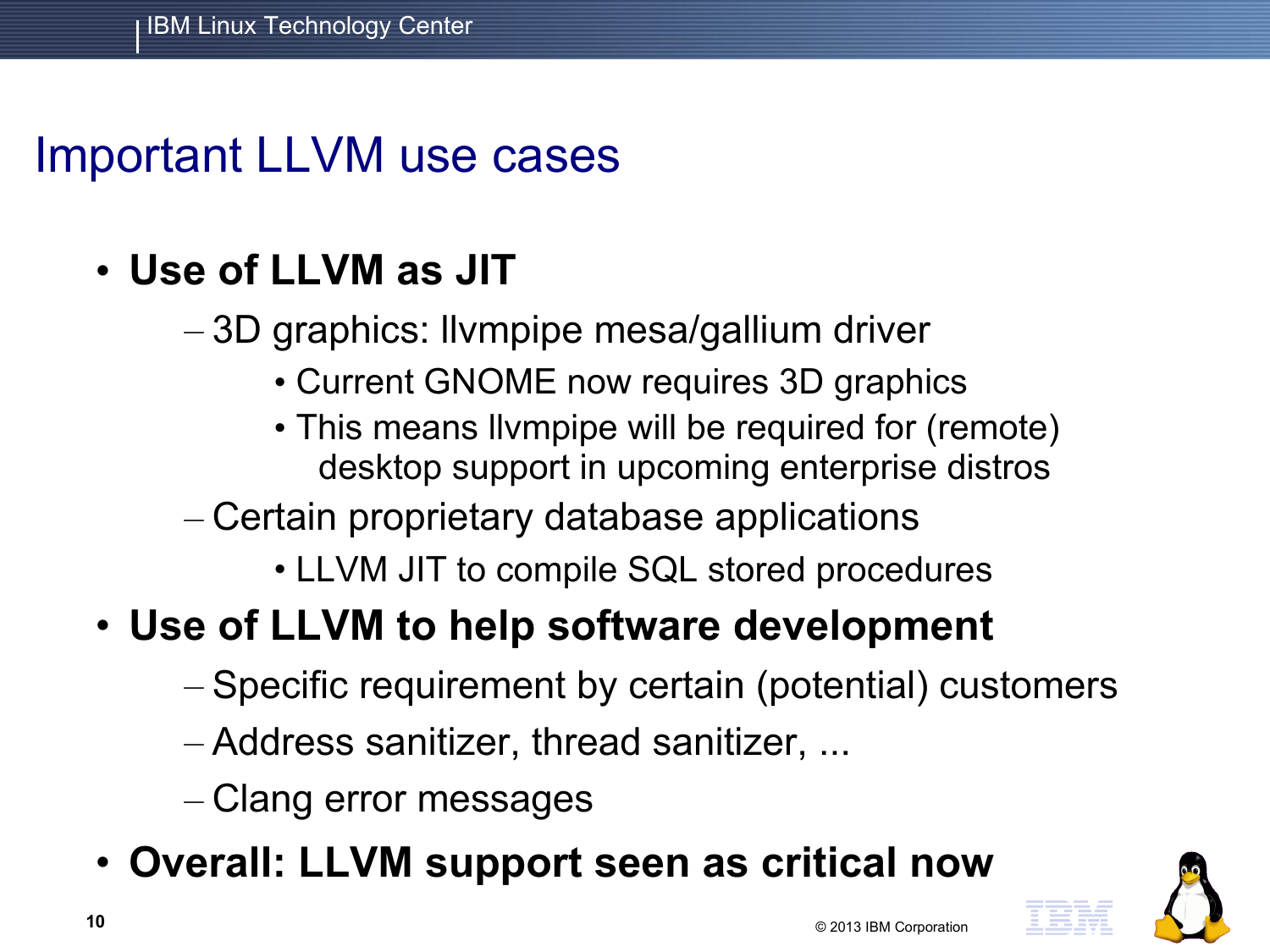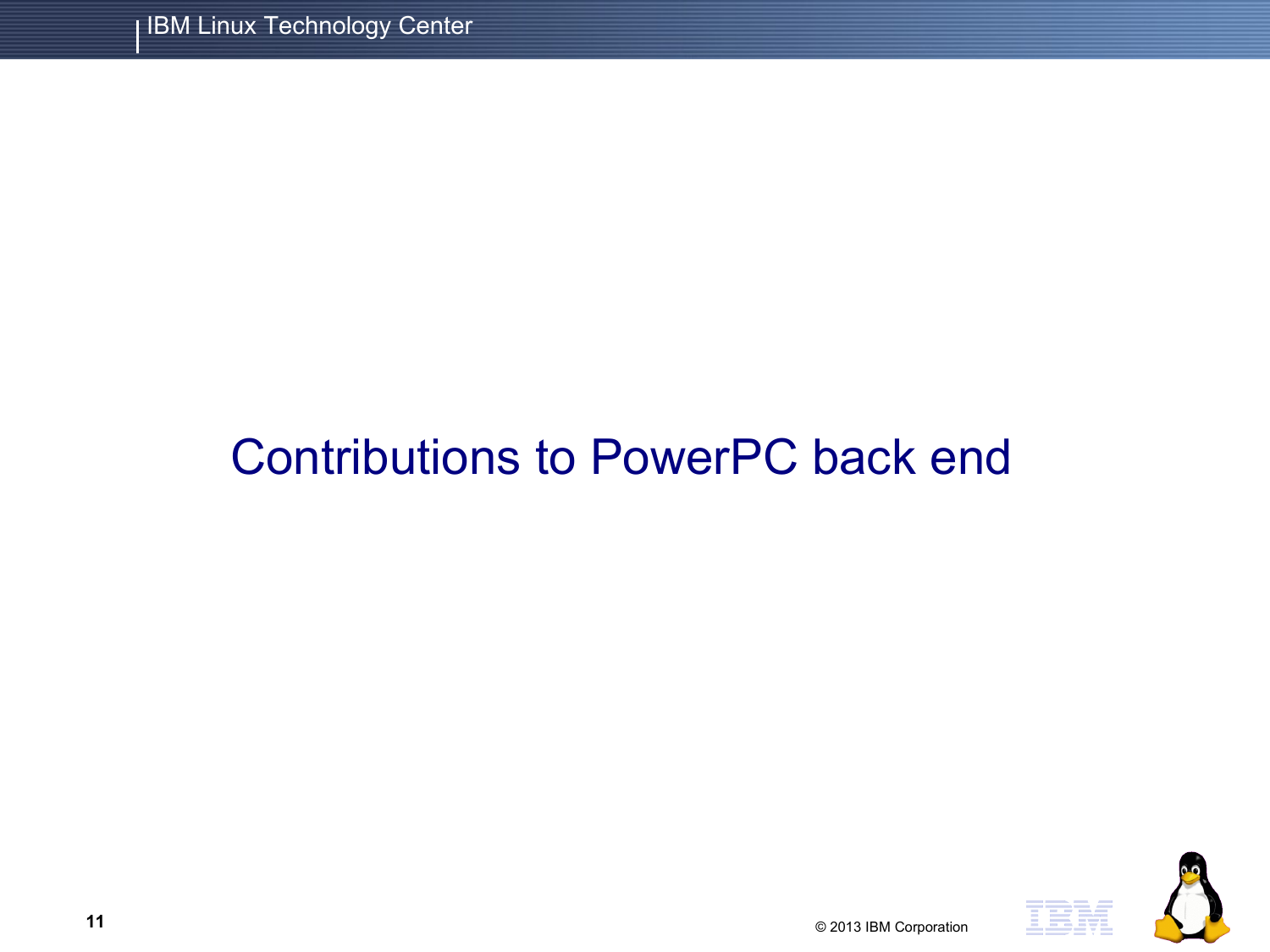**Team:** Bill Schmidt Will Schmidt Adhemerval Zanella Ulrich Weigand

- **Verify & fix correctness issues**
	- Internal regression suite & projects/test-suite
		- Test suite issues
			- Platform assumptions (endian / bitsize / signed-char)
			- Apple GCC assumptions in Altivec tests
			- Math accuracy issues
			- Still issues with matching reference outputs
		- Proper support for PPC64 TOC
		- Exception handling (and DWARF) fixes
		- MachineCSE: insn that uses/defs the same physreg
		- Big-endian codegen bug in ExpandRes\_BITCAST
		- Fix post-RA scheduler anti-dependencies breaking
		- Fix invalid pre-inc transformation in the DAG combiner
	- Set up build bots

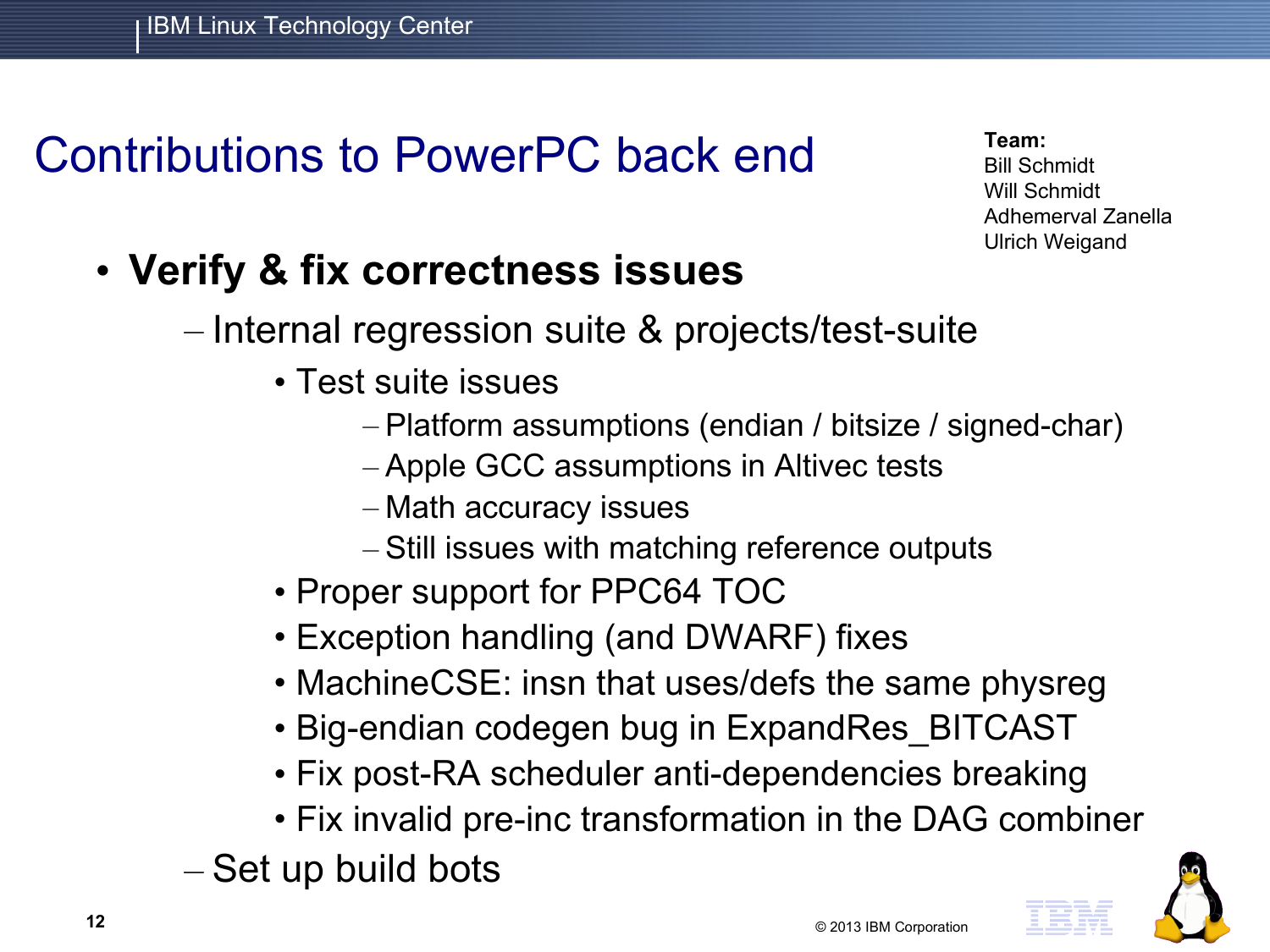### • **Verify & fix correctness issues (cont.)**

- GCC's mixed-compiler ABI compatibility test suite
	- Placement of small struct arguments
	- Proper alignment for certain argument types
	- Support empty aggregate types
	- Implicit sign/zero extension of arguments / return values
	- Save/restore nonvolatile condition code fields
	- Complex argument passing
	- Fix complex float / 128-bit integer return value types
	- Traceback tables
	- Still mismatches for certain special cases
		- e.g. "attribute ((aligned))"

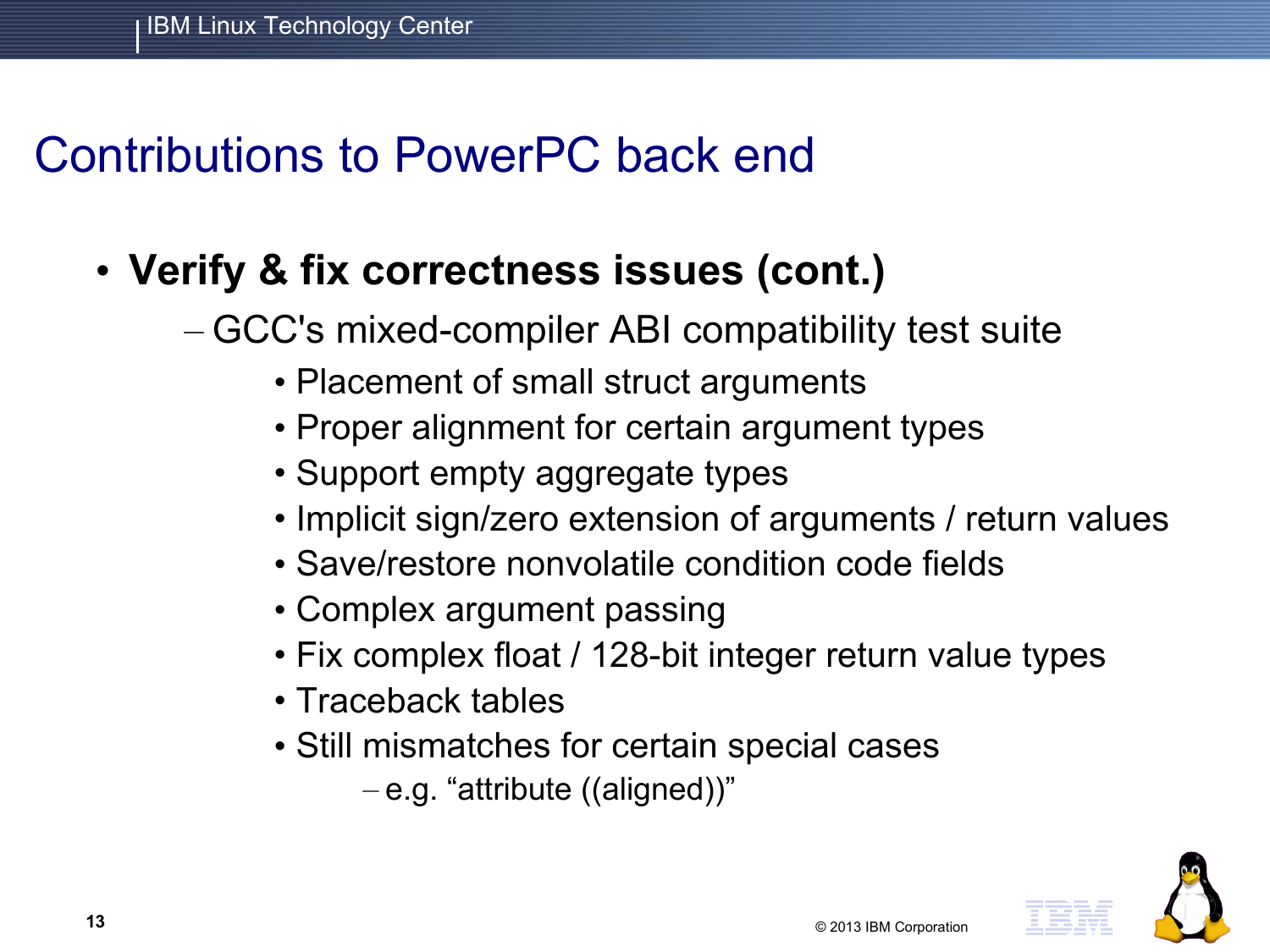### • **Verify & fix correctness issues (cont.)**

- Bootstrap compiler
	- Various instances of non-deterministic code generation
		- TOC ordering
		- TLS dynamic models
		- Stack slot ordering
	- No integrated Makefile support for bootstrap?
- Build tests with integrated assembler forced on
	- Uncovered various wrong instruction encodings
	- Other differences, e.g data & DWARF/EH sections
	- Still some differences in generated object files as compared to GAS output
		- e.g. symbol table ordering
		- Is it feasible to make output fully identical?

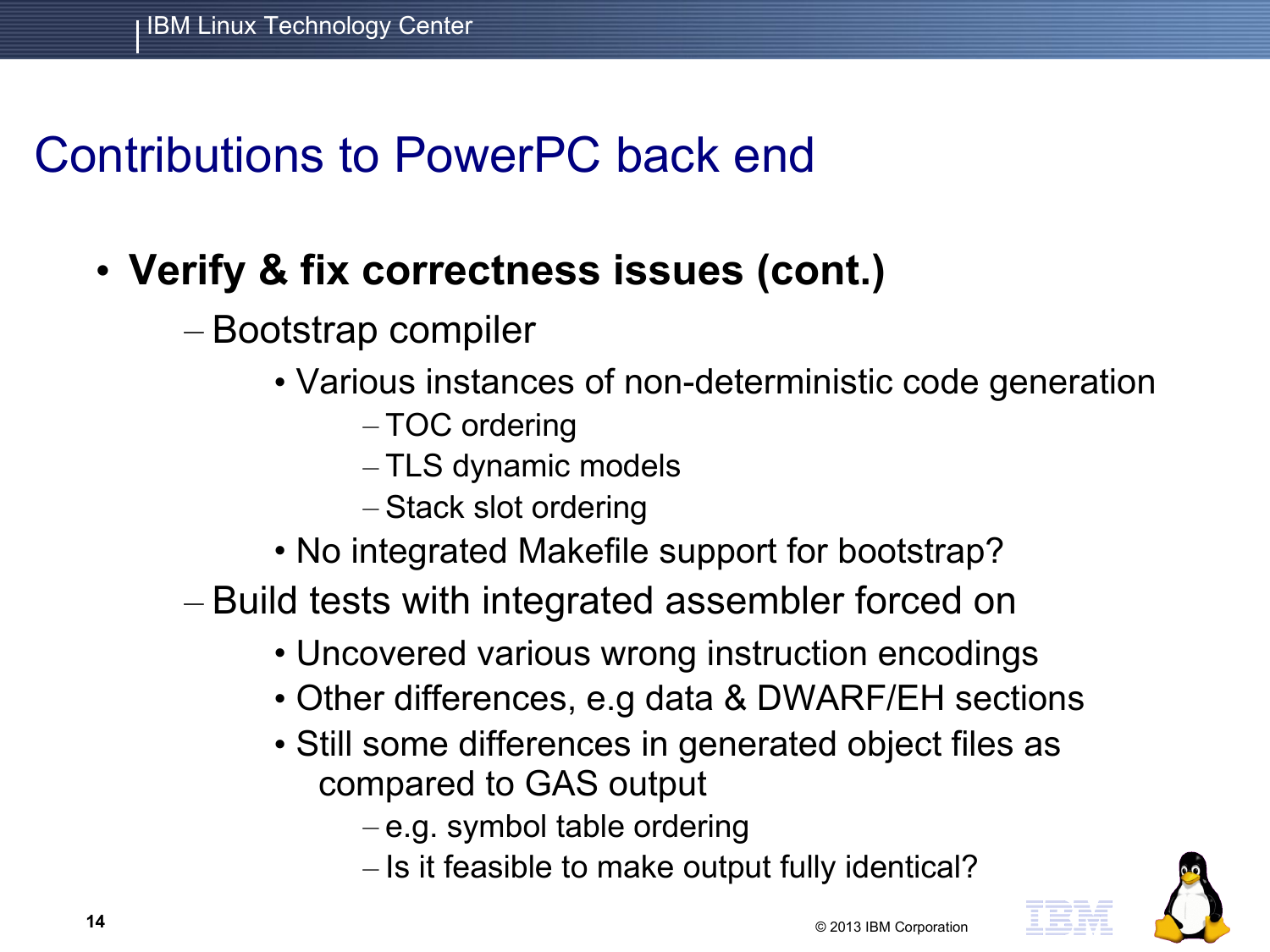#### • **New features**

- Code generation
	- Compile-time PowerPC long double support
	- Fully implement TLS support
	- Implement medium/large code model support
	- Some Altivec enhancements
- JIT support
	- Implement MCJIT support (64-bit only)
- Assembler parser support
	- In progress, patches pending review
	- Common code support patches now all accepted
- Disassembler support
	- $\bullet$  thd

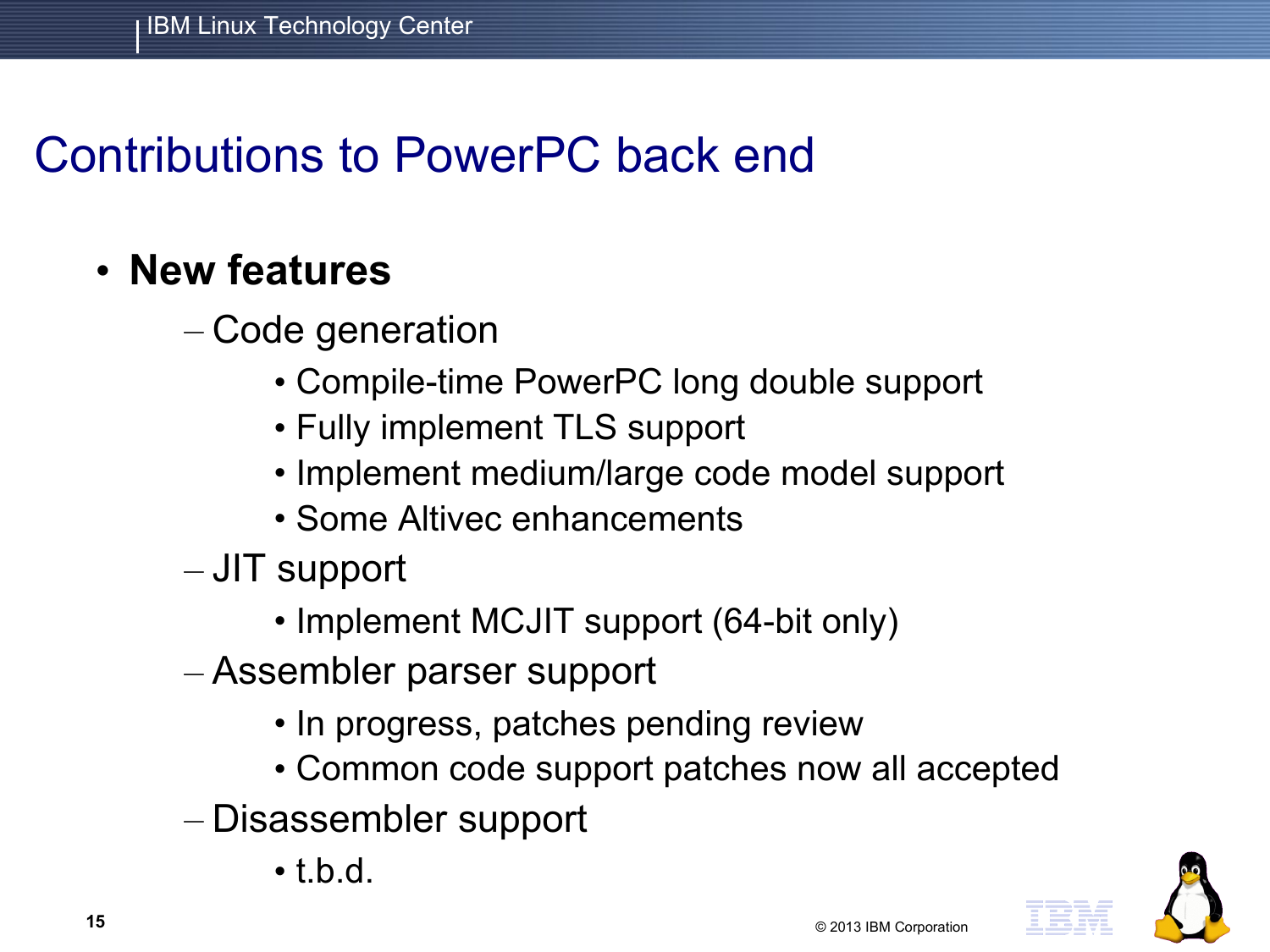#### • **Future work**

– Improved ISA support

- Support current processors (power5 ... power7+)
- In particular: VSX vector instruction support
- Performance tuning
	- In particular: instruction scheduling
	- Benchmark analysis (LLVM about 7% worse than GCC)
- Maybe: 32-bit support
	- Verify 32-bit Linux ABI & codegen correctness
	- Implement 32-bit MCJIT support

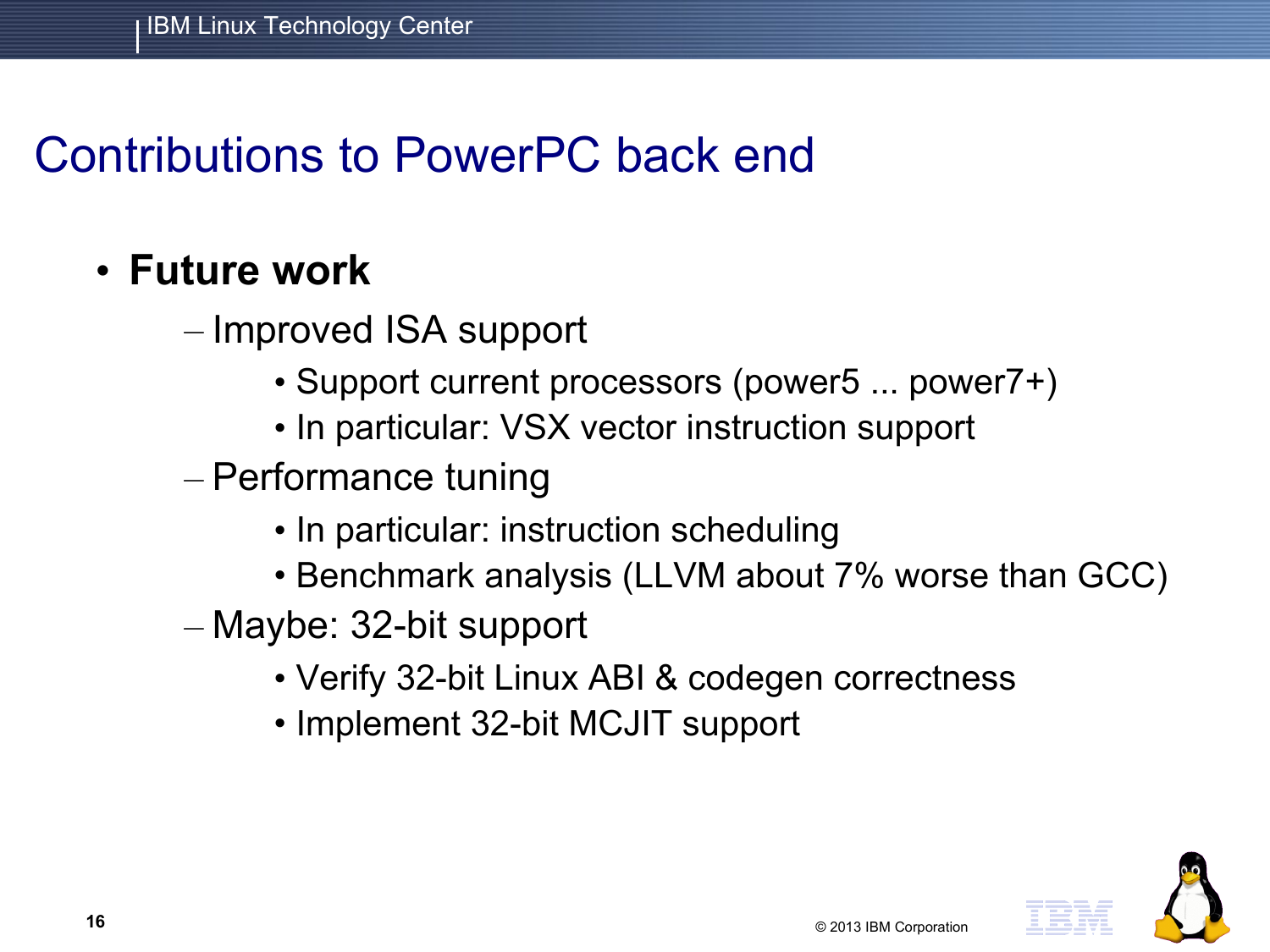# New SystemZ back end



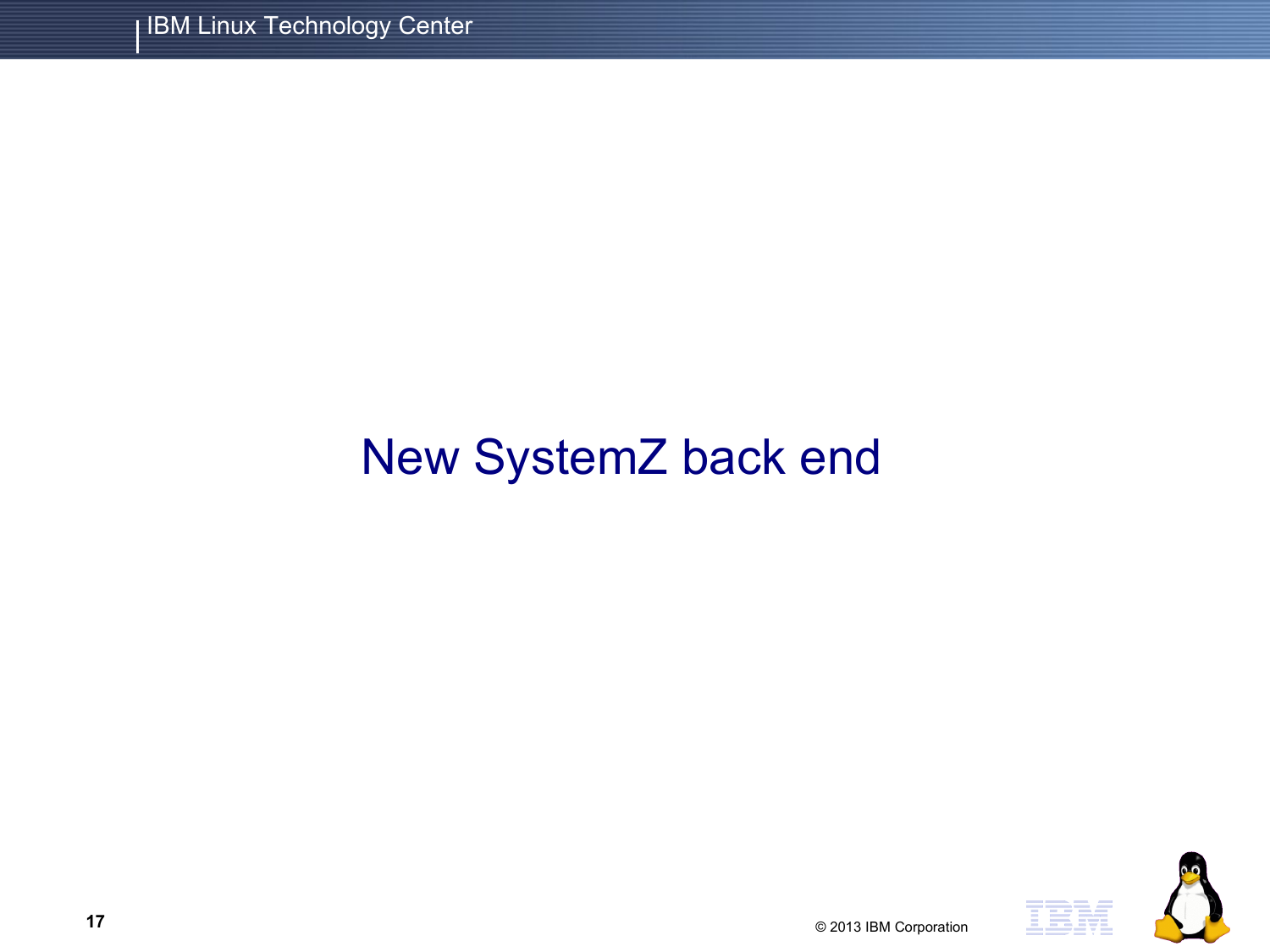# Contributions to SystemZ back end

**Team:** Richard Sandiford Ulrich Weigand

- **History of LLVM support on SystemZ**
	- Initial support added in 2009 by Anton Korobeynikov
	- Back-end was removed again in 2011

### • **New back end to be contributed by IBM**

– Loosely based on old back end, significant reimplementation

#### • **Feature set**

- 64-bit z/Architecture only
- Support for z10 (and newer) processor only
- Linux operating system support only
- Focus on features and correctness, not performance

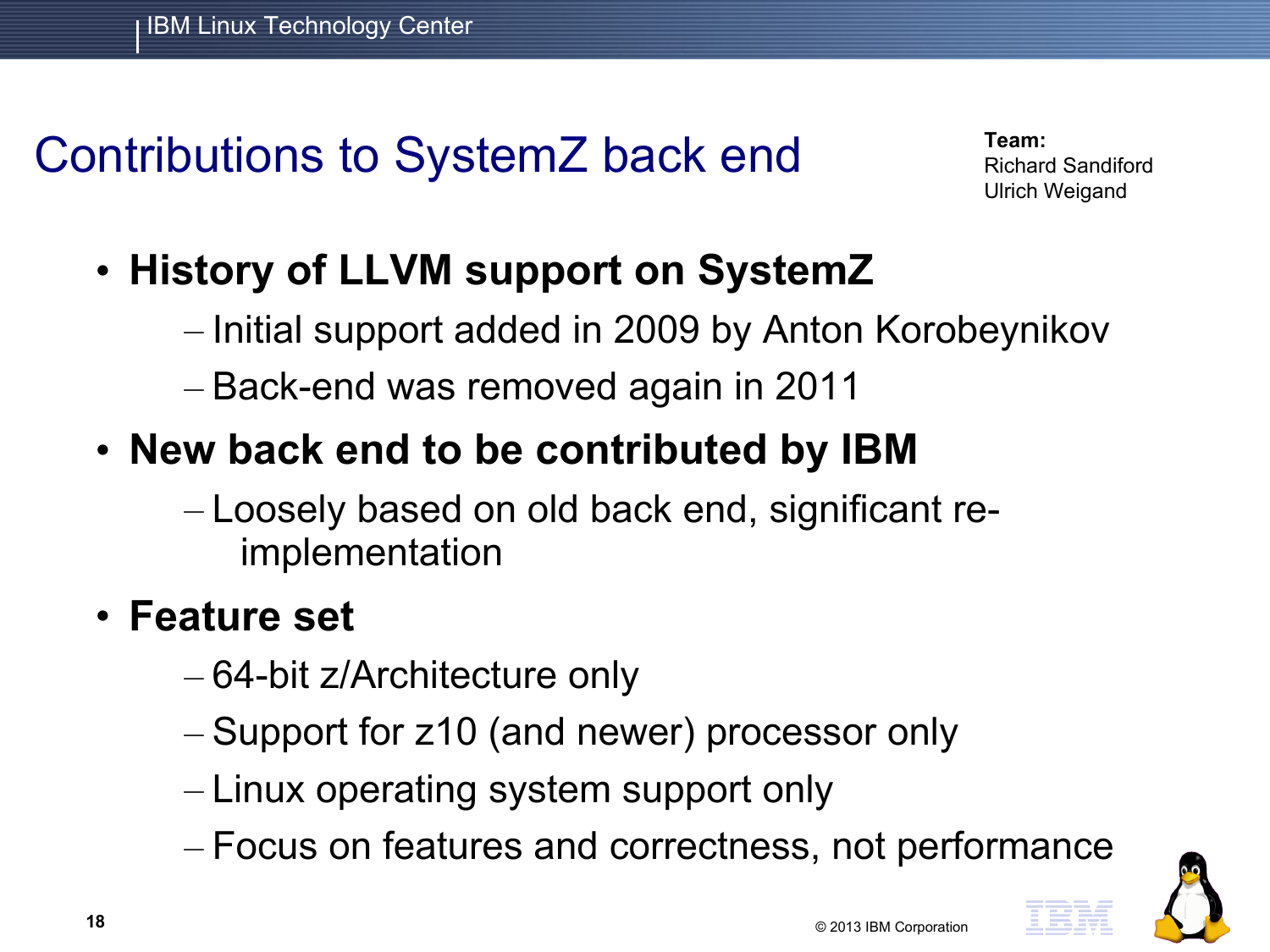# Contributions to SystemZ back end

#### • **Current status**

– Working C/C++ compiler

- Passes testsuite and projects/test-suite with no failures
- Passes bootstrap with identical stage2/stage3 results
- Runs SPECcpu2006 benchmarks successfully
- Passes the ABI compatibility test suite against GCC 4.8
- Working integrated assembler
	- Passes testsuites with integrated assembler forced on
- Working assembler parser
	- Passes testsuites when using clang assembler
- Working MCJIT (no support for old JIT)
	- Passes JIT testsuite

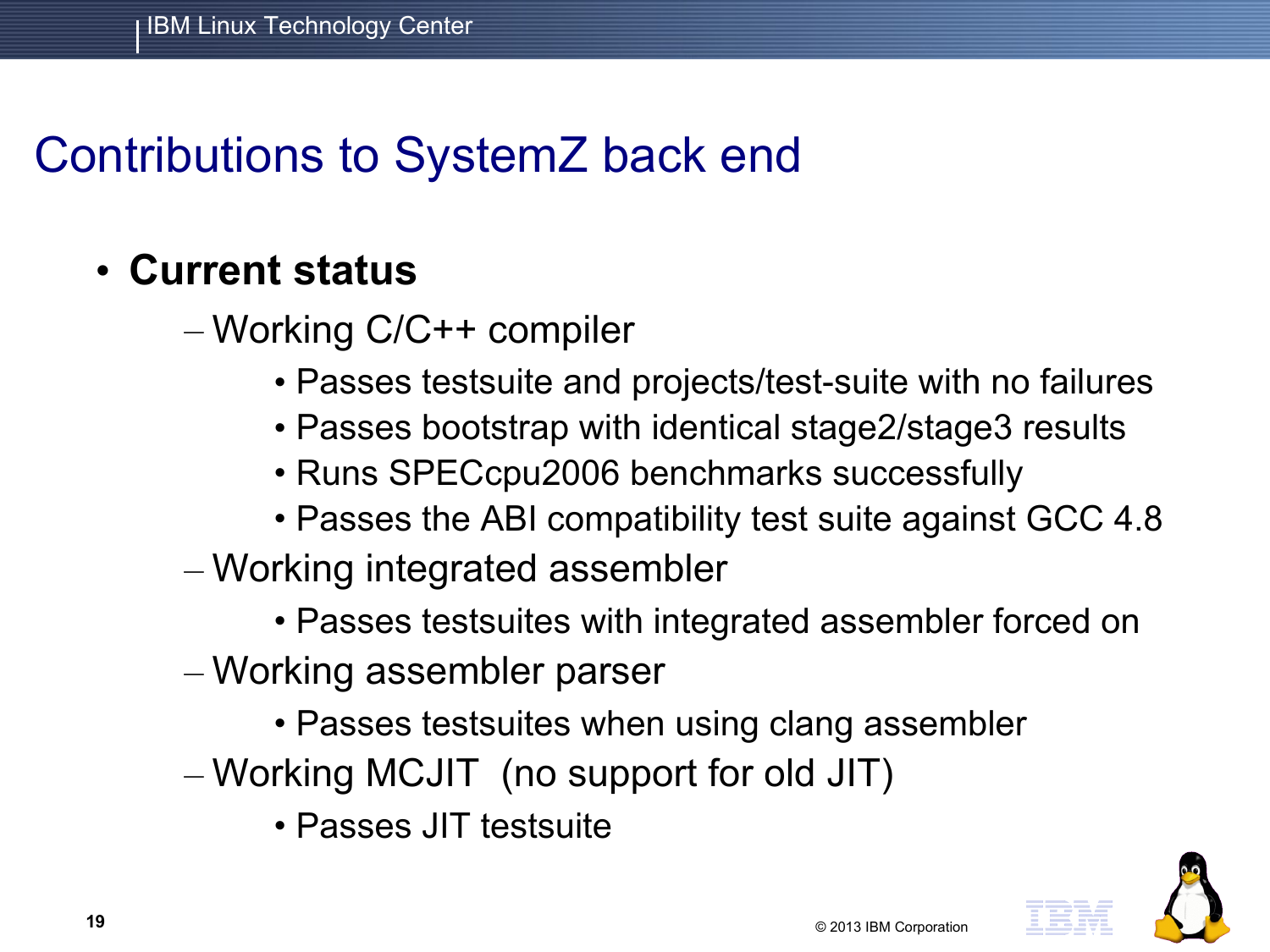# Contributions to SystemZ back end

- **Next steps**
	- Get back end accepted & integrated
		- Reviews currently in progress
		- Goal: Make LLVM 3.3 release (?)
	- Performance optimization
		- LLVM about 15% worse than GCC
		- Improved condition code handling
		- Exploit more System z instructions (memory-tomemory, string, branch on count, ...)
		- Improved ISA support (z196, zEC12)
		- Instruction scheduling & tuning
	- Maybe: 31-bit support

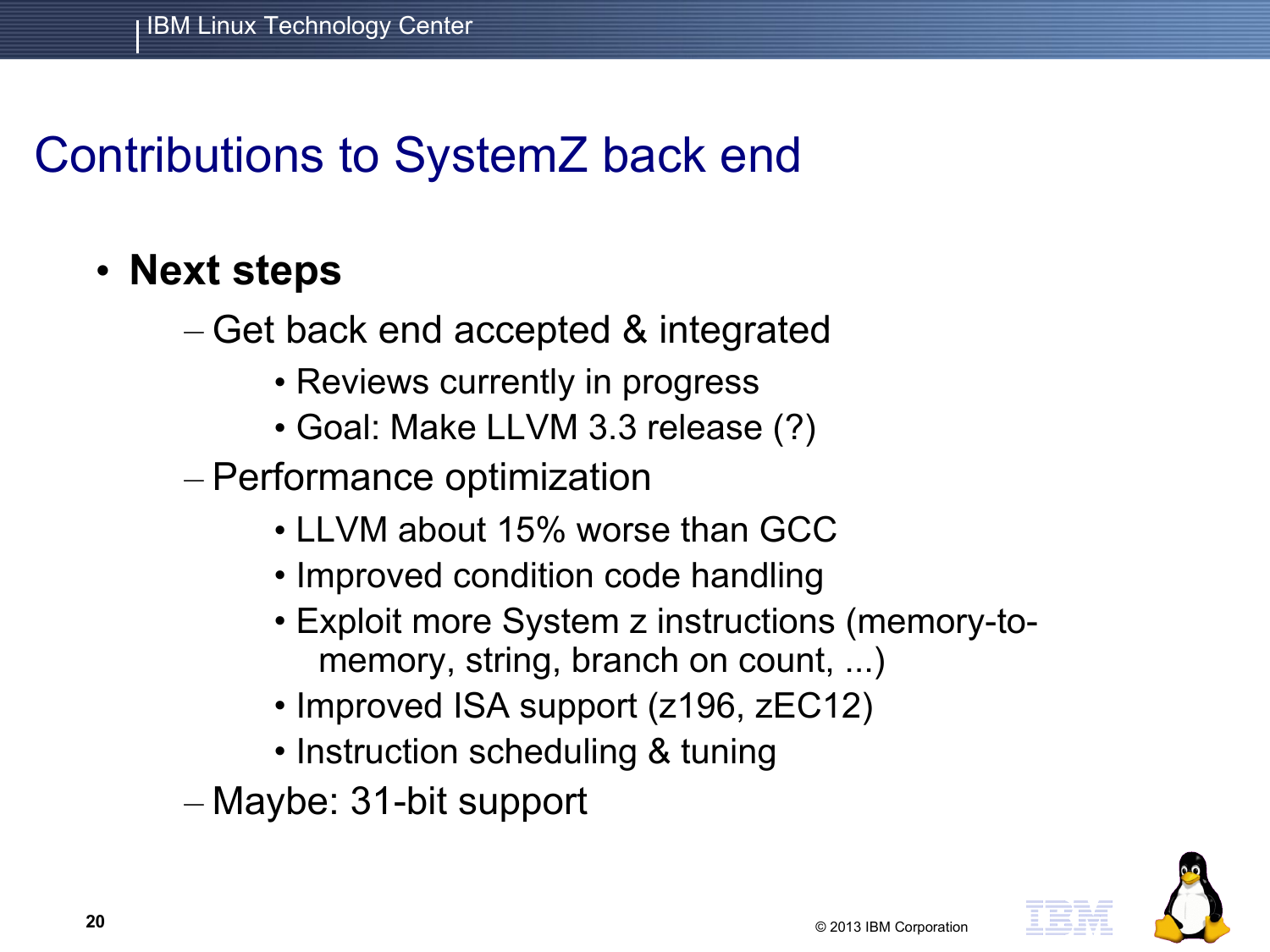# Working on LLVM vs. GCC

## Some observations from a back-end developer's perspective



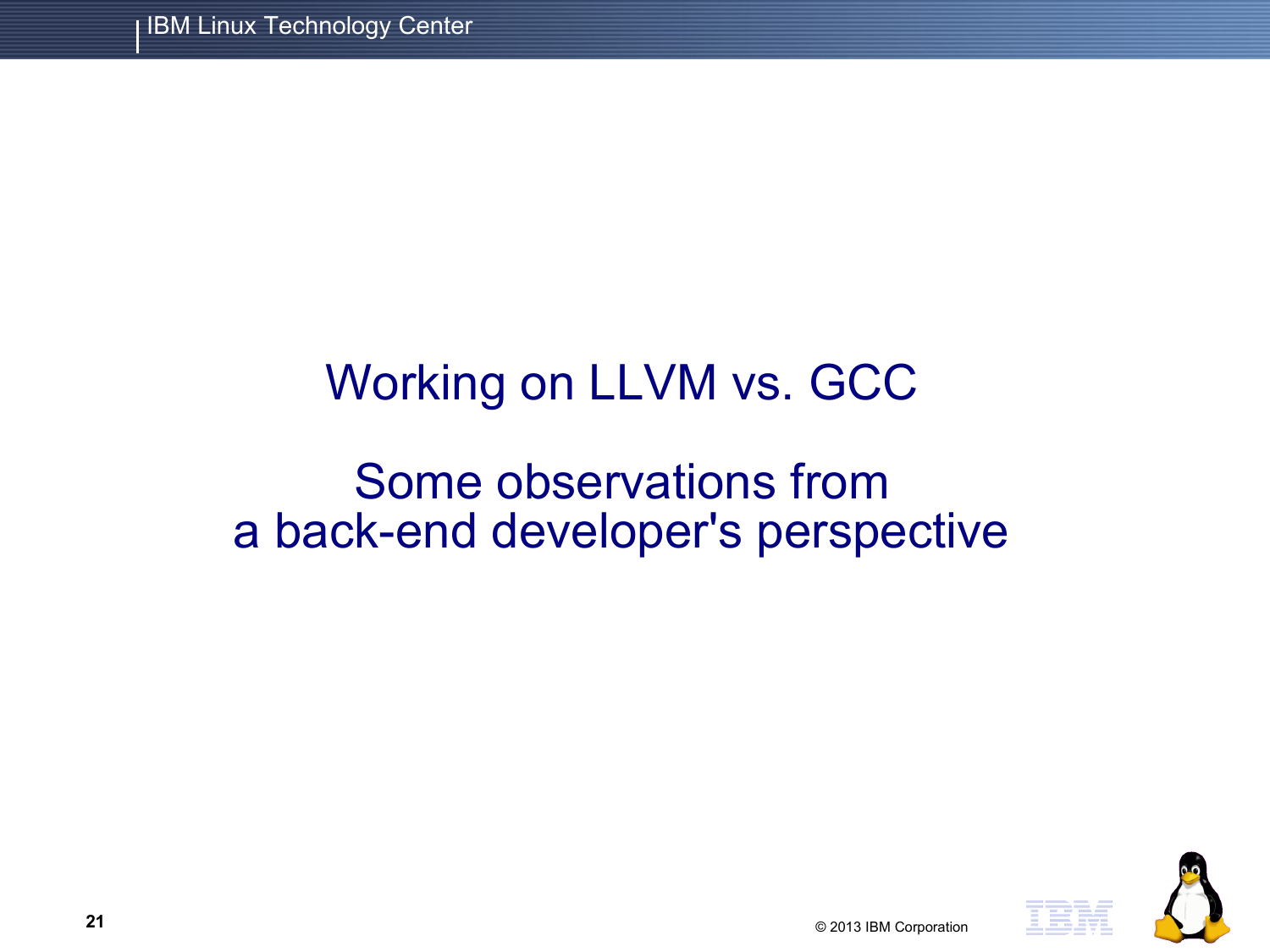# LLVM vs. GCC back end

### • **Many things look similar**

- Sequence of passes
- $-$  td files vs  $\mathsf{md}$  files

#### • **Differences**

- LLVM seems to provide more flexibility in adding targetspecific passes / overriding common passes
- Had some difficulties with .td syntax/semantics
	- Ran into a couple of issues/problems
		- Complex address operands, pre-inc addresses
		- Trying to track down encoding bugs
	- Had to read TableGen source code to understand what's going on ...
	- Reference documentation ?

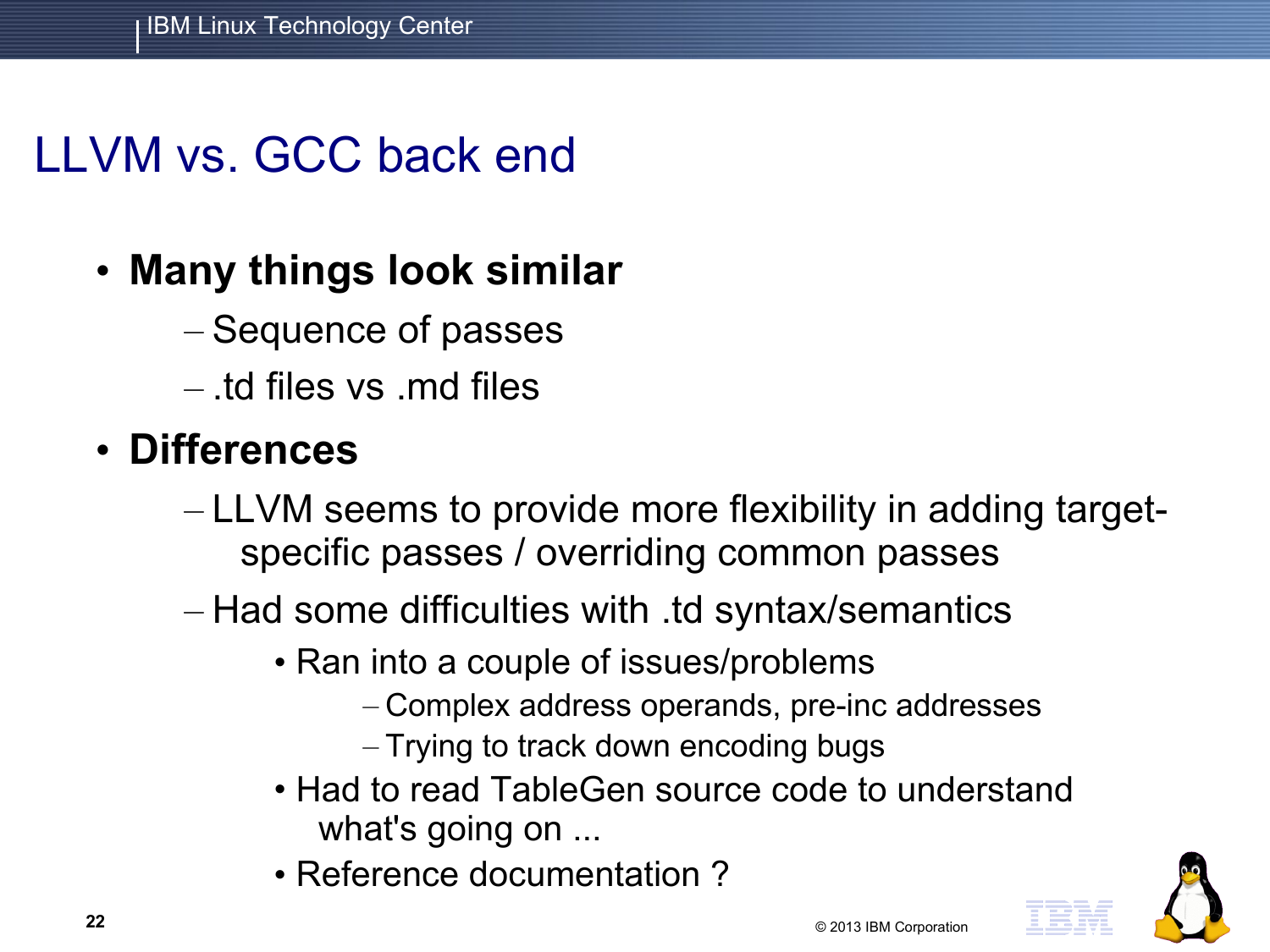# LLVM vs. GCC – Back-end passes

| <b>GCC</b>                   | <b>LLVM</b>                      |
|------------------------------|----------------------------------|
| expand & combine             | <b>SelectionDAGISel</b>          |
| early split                  | EmitInstrWithCustomInserter      |
| <b>Early RTL opt passes</b>  | <b>MachineSSAOptimization</b>    |
| sched                        | <b>EmitSchedule</b>              |
| ira / reload                 | <b>RegAllocPass</b>              |
| n/a                          | addPreRegAlloc / addPostRegAlloc |
| thread_prologue_and_epilogue | PrologEpilogCodeInserter         |
| Late RTL opt passes          | MachineLateOptimization          |
| late split                   | <b>ExpandPostRAPseudos</b>       |
| sched2                       | PostRAScheduler                  |
| reorder blocks               | <b>MachineBlockPlacements</b>    |
| machine_dependent_reorg      | addPreEmitPass                   |
| final                        | <b>EmitFile / EmitObjectCode</b> |

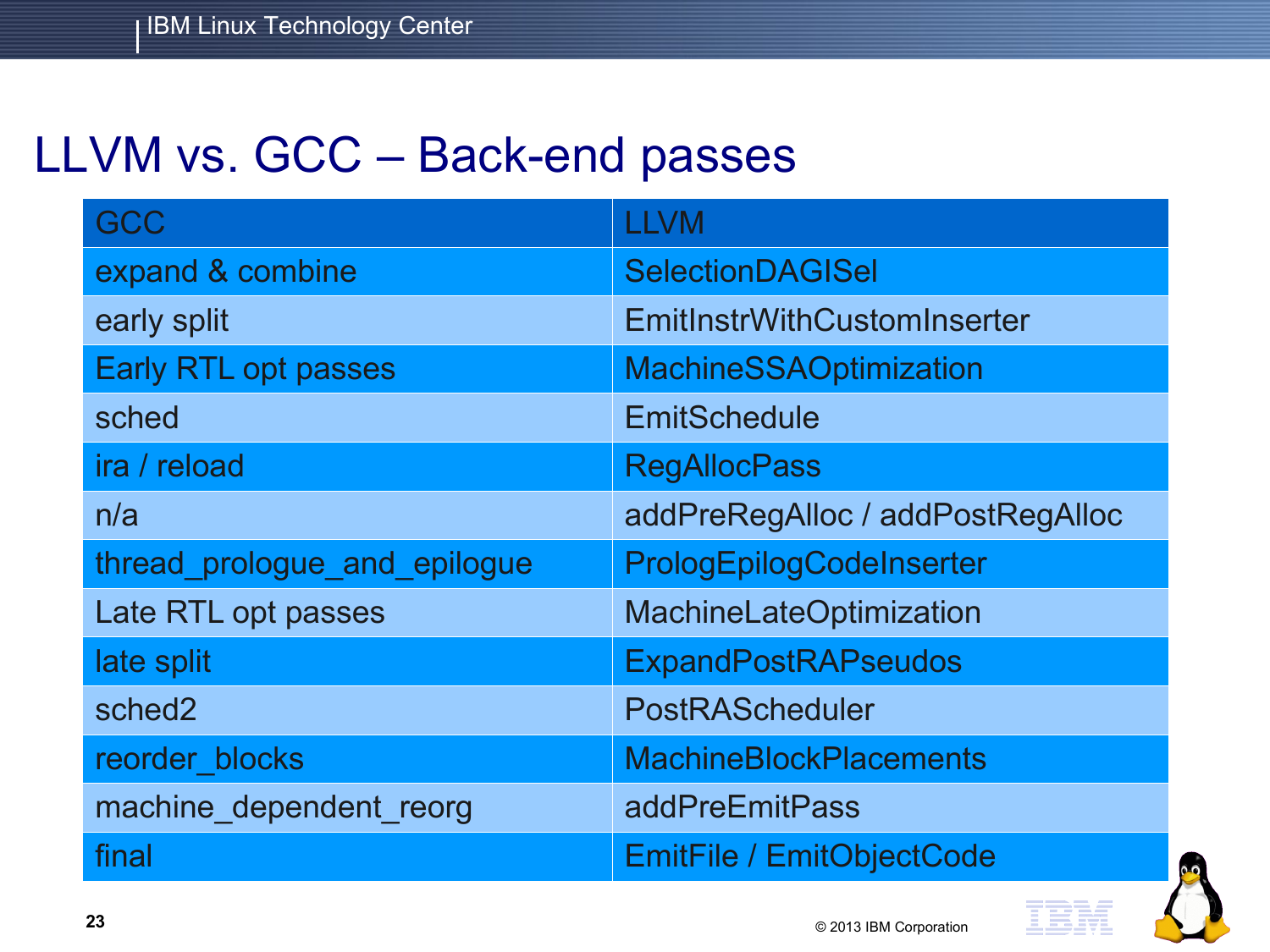# LLVM vs. GCC – Machine definition

#### • **GCC .md file**

```
(define_insn "ashrsi3"
[(set (match operand:SI 0 "gpc reg operand" "=r,r")
      (ashiftrt:SI (match operand:SI 1 "gpc reg operand" "r,r")
                    (match operand: SI 2 "reg or cint operand" "r,i")))]
** **
" sraw %0,%1,%2
 srawi %0, %1, %h2"
[(set attr "type" "var shift rotate, shift")])
```
#### • **LLVM .td file**

defm SRAW : XForm 6rc<31, 792, (outs gprc:\$rA), (ins gprc:\$rS, gprc:\$rB), "sraw", "\$rA, \$rS, \$rB", IntShift, [(set i32:\$rA, (PPCsra i32:\$rS, i32:\$rB))]>; defm SRAWI: XForm 10rc<31, 824, (outs gprc:\$rA), (ins gprc:\$rS, u5imm:\$SH), "srawi", "\$rA, \$rS, \$SH", IntShift,  $[(set i32:5rA, (sra i32:5rs, (i32 imm:5SH)))]$ ;

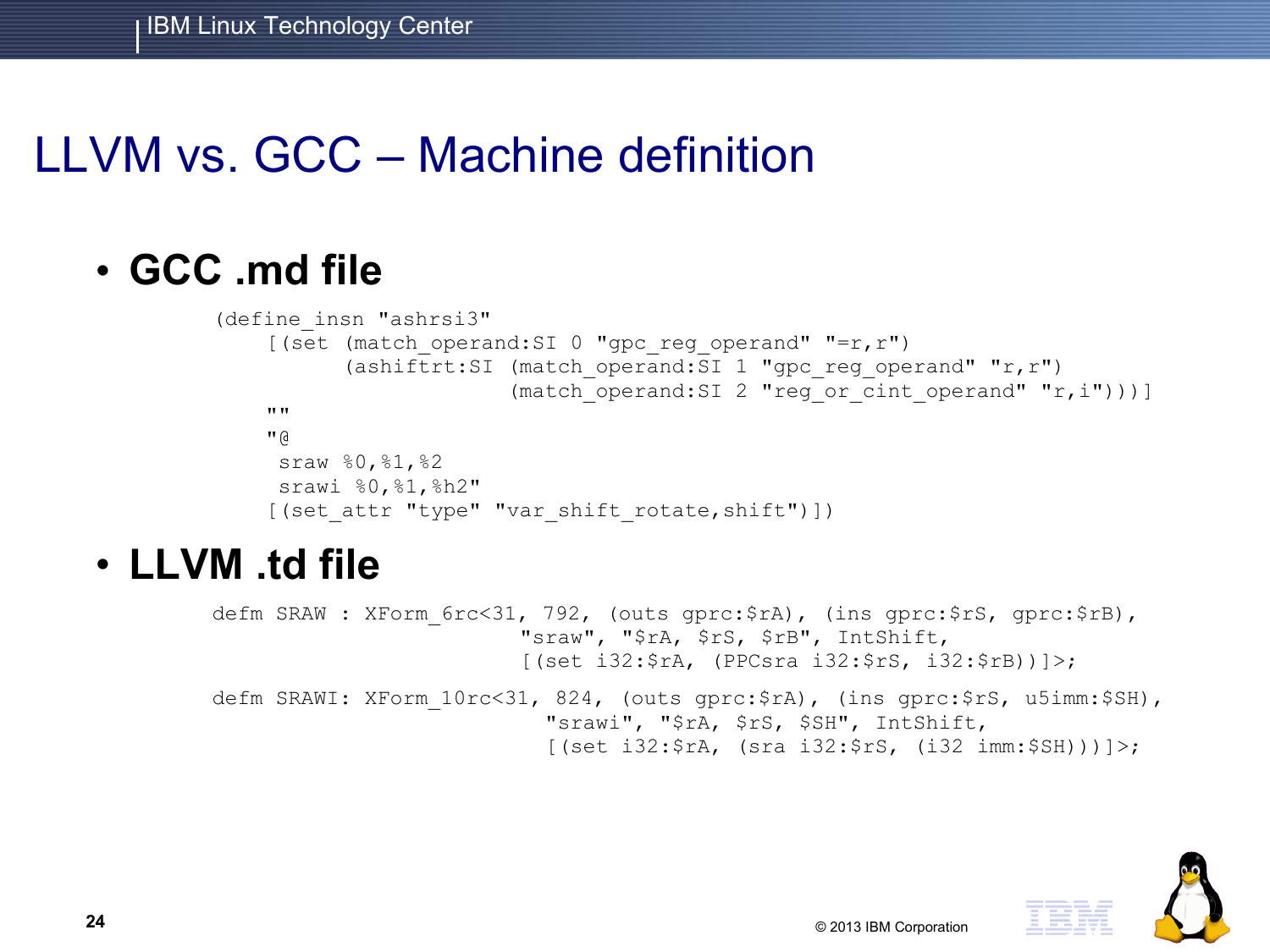# **Summary**

• **LLVM usage getting more and more wide spread**

– Now critical to enterprise Linux applications

- **IBM wants to ensure good LLVM support across our server platforms**
	- Started contributing to PowerPC and SystemZ
	- Ongoing investment going forward
- **LLVM code base**
	- Experienced GCC back-end developers should be able to work on LLVM back end with little difficulties
	- Some more .td documentation could be helpful